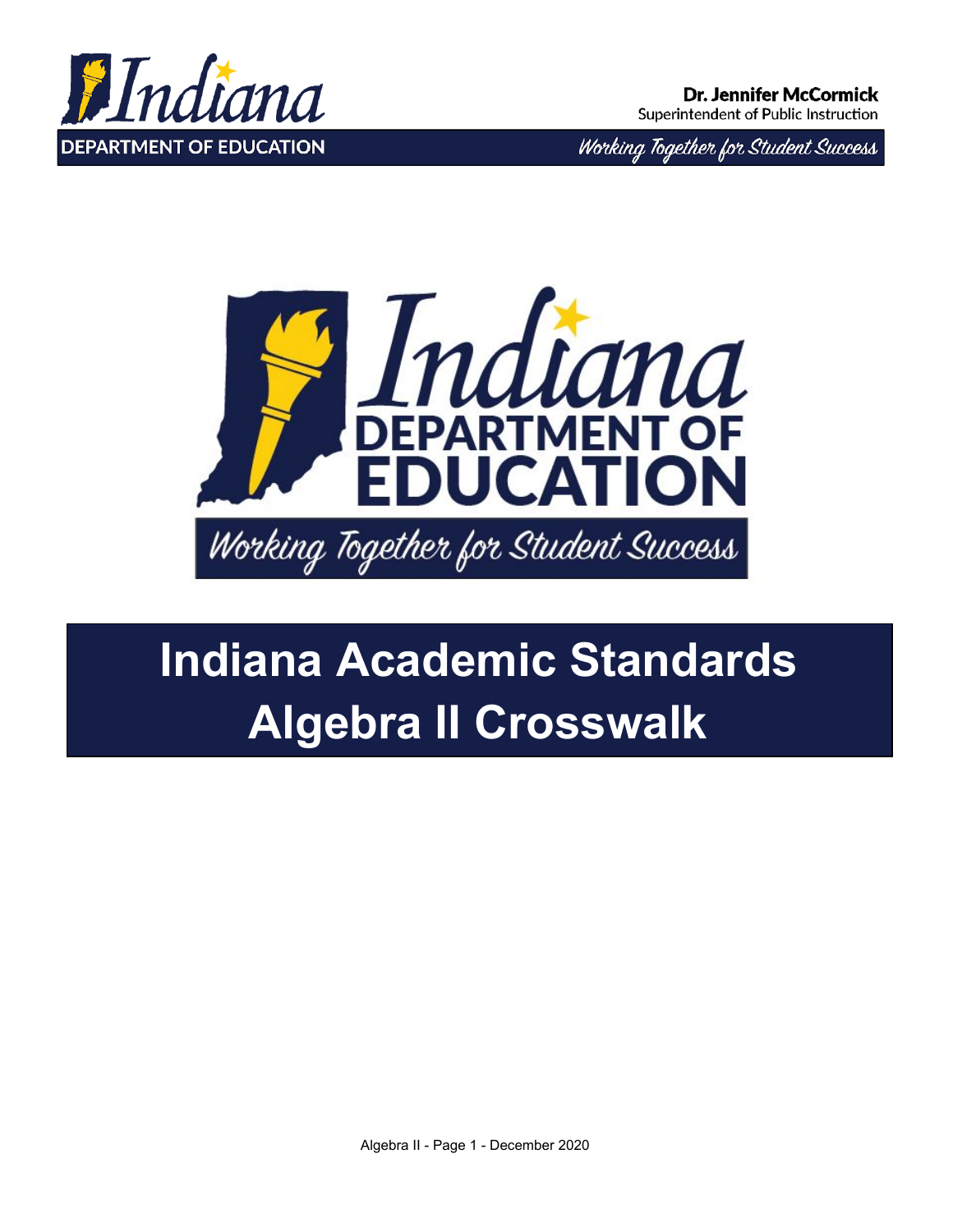

| 2014 Standard Language                                                                                                                                                                                                                                                                                                        | <b>2020 Standard Language</b>                                                                                                                                                                                                                                                                                                  | <b>Changes</b>                                                                                                       |
|-------------------------------------------------------------------------------------------------------------------------------------------------------------------------------------------------------------------------------------------------------------------------------------------------------------------------------|--------------------------------------------------------------------------------------------------------------------------------------------------------------------------------------------------------------------------------------------------------------------------------------------------------------------------------|----------------------------------------------------------------------------------------------------------------------|
| Algebra II                                                                                                                                                                                                                                                                                                                    |                                                                                                                                                                                                                                                                                                                                |                                                                                                                      |
|                                                                                                                                                                                                                                                                                                                               | <b>Arithmetic and Structure of Expressions</b>                                                                                                                                                                                                                                                                                 |                                                                                                                      |
| AII.CNE.1: Know there is an<br>imaginary number, i, such that<br>$i^2$ = -1, and every complex<br>number can be written in the<br>form $a + bi$ , with a and b real.<br>Use the relation $i^2 = -1$ and<br>the commutative, associative,<br>and distributive properties to<br>add, subtract, and multiply<br>complex numbers. |                                                                                                                                                                                                                                                                                                                                | Removed standard<br>Moved adaptation of first<br>sentence to 2020 AI.NE.1<br>Moved last sentence to 2020<br>PC.QPR.2 |
|                                                                                                                                                                                                                                                                                                                               | All.ASE.1: Explain how<br>extending the properties of<br>integer exponents to rational<br>numbers allows for a notation<br>for radicals in terms of rational<br>exponents (e.g. $5^{1/3}$ is defined<br>to be the cube root of 5<br>because we want $(5^{1/3})^3 = 5(^{1/3})^3$<br>to hold, so $(5^{1/3})^3$ must equal<br>5.) | New standard                                                                                                         |
| AII.CNE.2: Translate<br>expressions between radical<br>and exponent form and simplify<br>them using the laws of<br>exponents.                                                                                                                                                                                                 | AII.ASE.2: Rewrite expressions<br>involving radicals and rational<br>exponents using the properties<br>of exponents.                                                                                                                                                                                                           | Indicator change<br>Language change<br>Change "translate" to "rewrite"<br>Changed "laws" to "properties"             |
| AII.CNE.3: Understand that<br>rational expressions form a<br>system analogous to the<br>rational numbers, closed under<br>addition, subtraction,<br>multiplication, and division by a                                                                                                                                         | AII.ASE.3: Rewrite algebraic<br>rational expressions in<br>equivalent forms (e.g., using<br>properties of exponents and<br>factoring techniques). Add,<br>subtract, multiply, and divide                                                                                                                                       | Indicator change<br>Language change<br>Merged 2014 All.CNE.3 and<br>2014 AII.CNE.4                                   |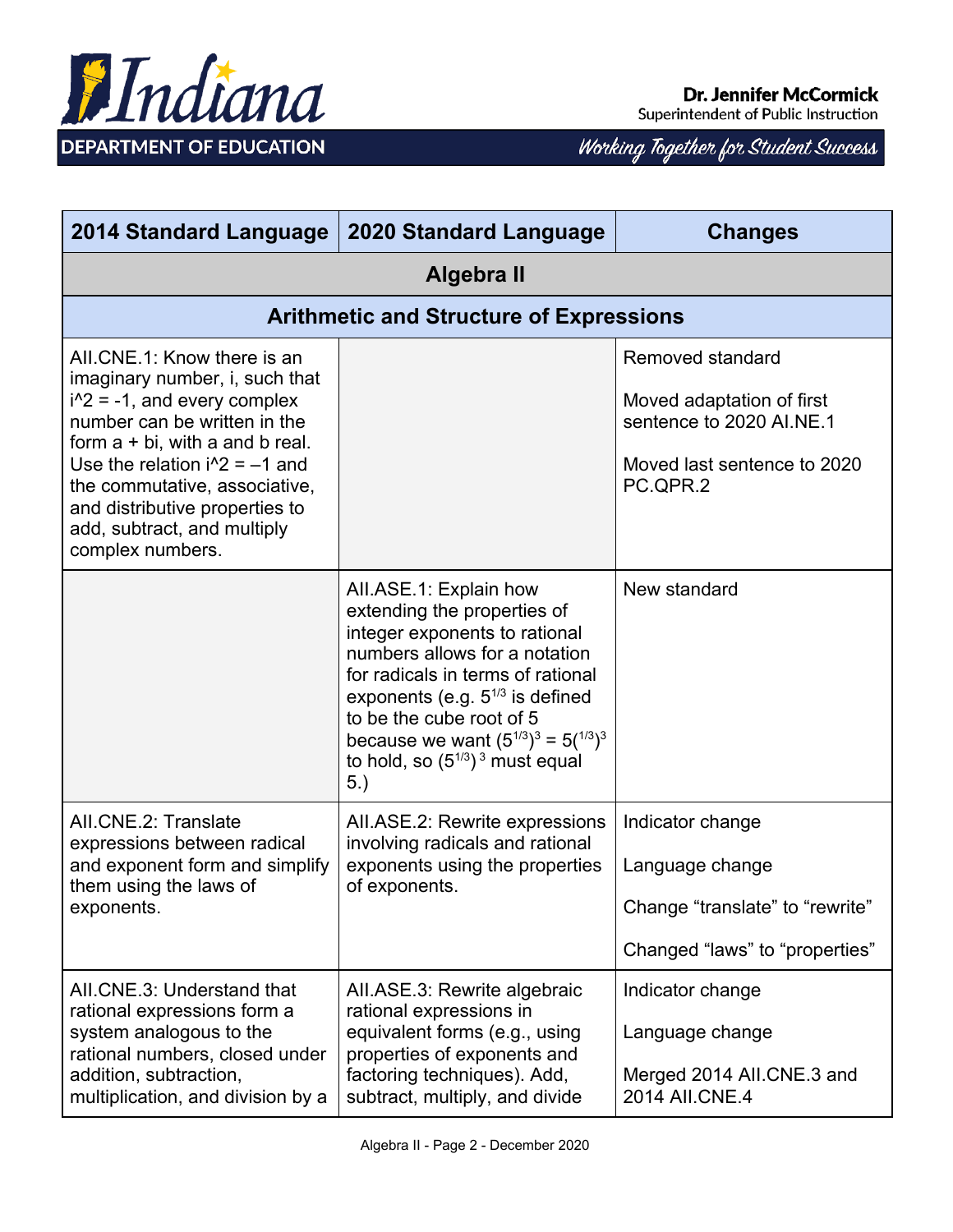

Superintendent of Public Instruction

| nonzero rational expression;<br>add, subtract, multiply, and<br>divide algebraic rational<br>expressions.                                                                                                                                                                                                   | algebraic rational expressions.                                                                                                                                                                                                                           | Changed "laws" to "properties"<br>Removed "Understand that<br>rational expressions form a<br>system analogous to the<br>rational numbers, closed under<br>addition, subtraction,<br>multiplication, and division by a<br>nonzero rational expression" |
|-------------------------------------------------------------------------------------------------------------------------------------------------------------------------------------------------------------------------------------------------------------------------------------------------------------|-----------------------------------------------------------------------------------------------------------------------------------------------------------------------------------------------------------------------------------------------------------|-------------------------------------------------------------------------------------------------------------------------------------------------------------------------------------------------------------------------------------------------------|
| AII.CNE.4: Rewrite algebraic<br>rational expressions in<br>equivalent forms (e.g., using<br>laws of exponents and<br>factoring techniques).                                                                                                                                                                 |                                                                                                                                                                                                                                                           | Removed standard                                                                                                                                                                                                                                      |
| AII.CNE.5: Rewrite rational<br>expressions in different forms;<br>write $a(x)/b(x)$ in the form $q(x)$<br>+ $r(x)/b(x)$ , where $a(x)$ , $b(x)$ ,<br>$q(x)$ , and $r(x)$ are polynomials<br>with the degree of $r(x)$ less<br>than the degree of $b(x)$ , using<br>long division and synthetic<br>division. | All.ASE.4: Rewrite rational<br>expressions in different forms;<br>write $a(x)/b(x)$ in the form $q(x)$<br>+ $r(x)/b(x)$ , where $a(x)$ , $b(x)$ ,<br>$q(x)$ , and $r(x)$ are polynomials<br>with the degree of $r(x)$ less<br>than the degree of $b(x)$ . | Indicator change<br>Language change<br>Removed " using long division<br>and synthetic division"                                                                                                                                                       |
| AII.CNE.6: Find partial sums of<br>arithmetic and geometric series<br>and represent them using<br>sigma notation.                                                                                                                                                                                           |                                                                                                                                                                                                                                                           | Removed standard<br>Moved to 2020 PC.SS.3<br>No language change                                                                                                                                                                                       |
|                                                                                                                                                                                                                                                                                                             | <b>Functions</b>                                                                                                                                                                                                                                          |                                                                                                                                                                                                                                                       |
| AII.F.1: Determine whether a<br>relation represented by a table,<br>graph, or equation is a<br>function.                                                                                                                                                                                                    |                                                                                                                                                                                                                                                           | Removed standard                                                                                                                                                                                                                                      |
| All F.2: Understand<br>composition of functions and<br>combine functions by                                                                                                                                                                                                                                 | AII.F.1: Understand<br>composition of functions and<br>combine functions by                                                                                                                                                                               | Indicator change<br>No language change                                                                                                                                                                                                                |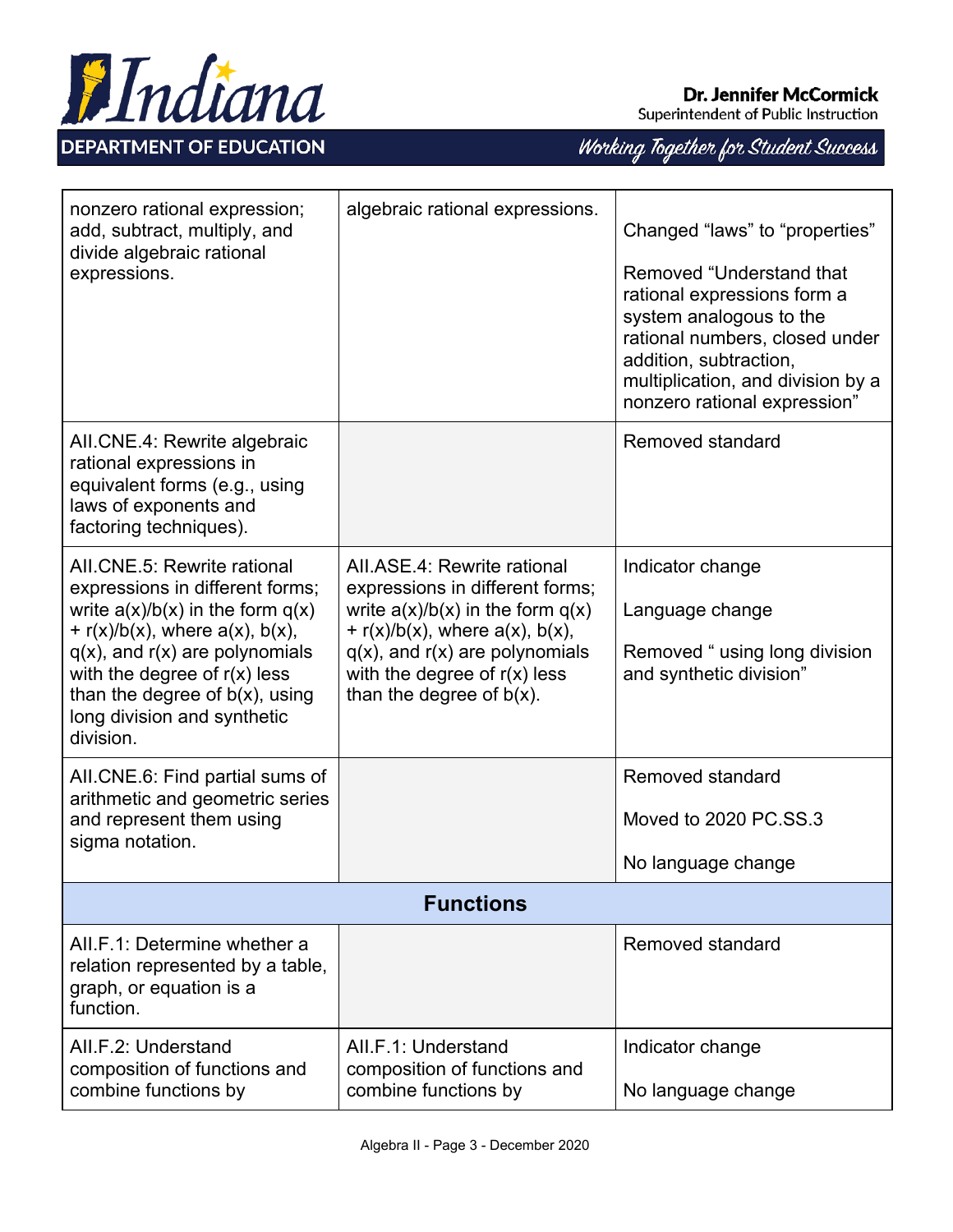



| composition.                                                                                                                                                                                                                                                                                                                                                                                             | composition.                                                                                                                                                                                                                                                                                                                                                             |                                                                                                                                                                                                                                                                                                                                                                                                                                                                                                                                                                                   |
|----------------------------------------------------------------------------------------------------------------------------------------------------------------------------------------------------------------------------------------------------------------------------------------------------------------------------------------------------------------------------------------------------------|--------------------------------------------------------------------------------------------------------------------------------------------------------------------------------------------------------------------------------------------------------------------------------------------------------------------------------------------------------------------------|-----------------------------------------------------------------------------------------------------------------------------------------------------------------------------------------------------------------------------------------------------------------------------------------------------------------------------------------------------------------------------------------------------------------------------------------------------------------------------------------------------------------------------------------------------------------------------------|
| AILF 4: Understand that if the<br>graph of a function contains a<br>point (a, b), then the graph of<br>the inverse relation of the<br>function contains the point (b,<br>a), the inverse is a reflection<br>over the line $y = x$ .                                                                                                                                                                      | AII F.3: Understand that if the<br>graph of a function contains a<br>point (a, b), then the graph of<br>the inverse relation of the<br>function contains the point (b,<br>a); the inverse is a reflection<br>over the line $y = x$ .                                                                                                                                     | Indicator change<br>No language change                                                                                                                                                                                                                                                                                                                                                                                                                                                                                                                                            |
| AII.F.3: Understand that an<br>inverse function can be<br>obtained by expressing the<br>dependent variable of one<br>function as the independent<br>variable of another, as f and g<br>are inverse functions if and<br>only if $f(x)=y$ and $g(y)=x$ , for all<br>values of x in the domain of f<br>and all values of y in the<br>domain of g. Find the inverse<br>of a function that has an<br>inverse. | All.F.2: Define and find the<br>inverse of a function. Verify<br>functions are inverses<br>algebraically and graphically.                                                                                                                                                                                                                                                | Indicator change<br>Language change<br>Changed "Understand that an<br>inverse function can be<br>obtained by expressing the<br>dependent variable of one<br>function as the independent<br>variable of another, as f and g<br>are inverse functions if and<br>only if $f(x)=y$ and $g(y)=x$ , for all<br>values of x in the domain of f<br>and all values of y in the<br>domain of g" to "Define and<br>find the inverse of a function"<br>Changed "Find the inverse of a<br>function that has an inverse" to<br>"Verify functions are inverses<br>algebraically and graphically" |
| AII.F.5: Describe the effect on<br>the graph of $f(x)$ by replacing<br>$f(x)$ with $f(x) + k$ , k $f(x)$ , $f(kx)$ ,<br>and $f(x + k)$ for specific values<br>of k (both positive and<br>negative) with and without<br>technology. Find the value of k<br>given the graph of $f(x)$ and the<br>graph of $f(x) + k$ , k $f(x)$ , $f(kx)$ , or<br>$f(x + k)$ .                                             | AII.F.4: Explore and describe<br>the effect on the graph of $f(x)$<br>by replacing $f(x)$ with $f(x) + k$ , k<br>$f(x)$ , $f(kx)$ , and $f(x + k)$ for<br>specific values of k (both<br>positive and negative) with and<br>without technology. Find the<br>value of k given the graph of<br>$f(x)$ and the graph of $f(x) + k$ , k<br>$f(x)$ , $f(kx)$ , or $f(x + k)$ . | Indicator change<br>Language change<br>Added "Explore"                                                                                                                                                                                                                                                                                                                                                                                                                                                                                                                            |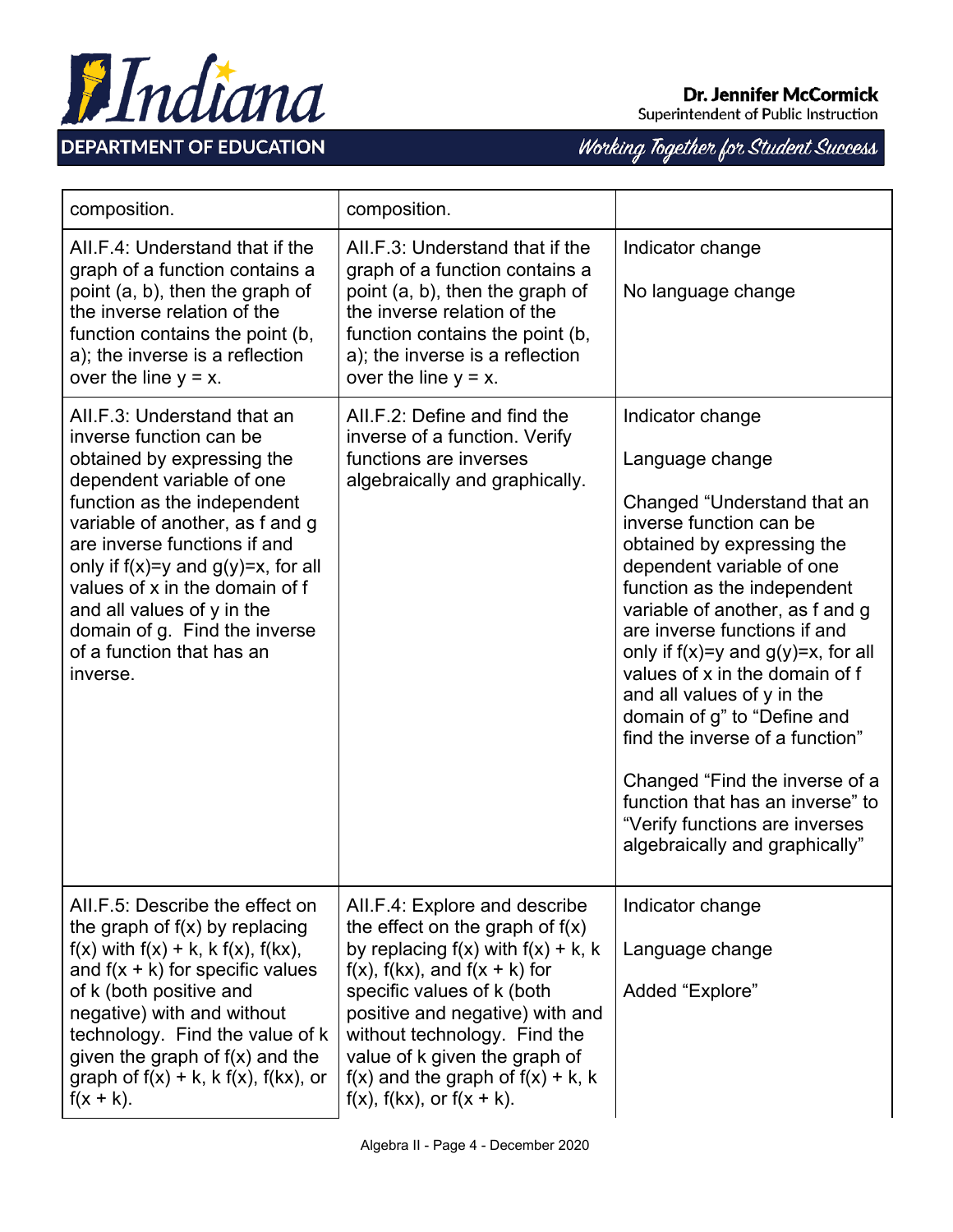

# Working Together for Student Success

| <b>Systems of Equations and Inequalities</b>                                                                                                                                                                                                                                                                 |                                                                                                                                                                                                                                                     |                                                                                                                                                                                                                                                                                                                  |
|--------------------------------------------------------------------------------------------------------------------------------------------------------------------------------------------------------------------------------------------------------------------------------------------------------------|-----------------------------------------------------------------------------------------------------------------------------------------------------------------------------------------------------------------------------------------------------|------------------------------------------------------------------------------------------------------------------------------------------------------------------------------------------------------------------------------------------------------------------------------------------------------------------|
| All.SE.1: Solve a system of<br>equations consisting of a linear<br>equation and a quadratic<br>equation in two variables<br>algebraically and graphically<br>with and without technology<br>(e.g., find the points of<br>intersection between the line y<br>$=$ -3x and the circle $x^2$ + $y^2$<br>$= 3$ ). | AII.SEI.1: Solve a system of<br>equations consisting of a linear<br>equation and a quadratic<br>equation in two variables<br>algebraically and graphically<br>with and without technology.                                                          | Language change<br>Removed example                                                                                                                                                                                                                                                                               |
| AII.SE.2: Solve systems of two<br>or three linear equations in two<br>or three variables algebraically<br>and using technology.                                                                                                                                                                              | All.SEI.2: Represent and solve<br>real-world systems of linear<br>equations and inequalities in<br>two or three variables<br>algebraically and using<br>technology. Interpret the<br>solution set and determine<br>whether it is reasonable.        | Language change<br>Added "Represent" and<br>"real-world"<br>Added "Interpret the solution"<br>set and determine whether it is<br>reasonable."                                                                                                                                                                    |
| AII.SE.3: Represent real-world<br>problems using a system of<br>linear equations in three<br>variables and solve such<br>problems with and without<br>technology. Interpret the<br>solution and determine<br>whether it is reasonable.                                                                       | AII.SEI.3: Represent real-world<br>problems using a system of<br>linear equations in three<br>variables. Understand that the<br>algebraic steps to solve a two<br>variable system can be<br>extended to systems of<br>equations in three variables. | Language change<br>Removed "and solve such<br>problems with and without<br>technology. Interpret the<br>solution and determine<br>whether it is reasonable"<br>Added "Understand that the<br>algebraic steps to solve a two<br>variable system can be<br>extended to systems of<br>equations in three variables" |
| <b>Quadratic Equations and Functions</b>                                                                                                                                                                                                                                                                     |                                                                                                                                                                                                                                                     |                                                                                                                                                                                                                                                                                                                  |
| AII.Q.1: Represent real-world<br>problems that can be modeled<br>with quadratic functions using<br>tables, graphs, and equations;<br>translate fluently among these                                                                                                                                          | AII.Q.1: Represent real-world<br>problems that can be modeled<br>with quadratic functions using<br>tables, graphs, and equations;<br>translate fluently among these                                                                                 | No change                                                                                                                                                                                                                                                                                                        |

Hndiana

**DEPARTMENT OF EDUCATION**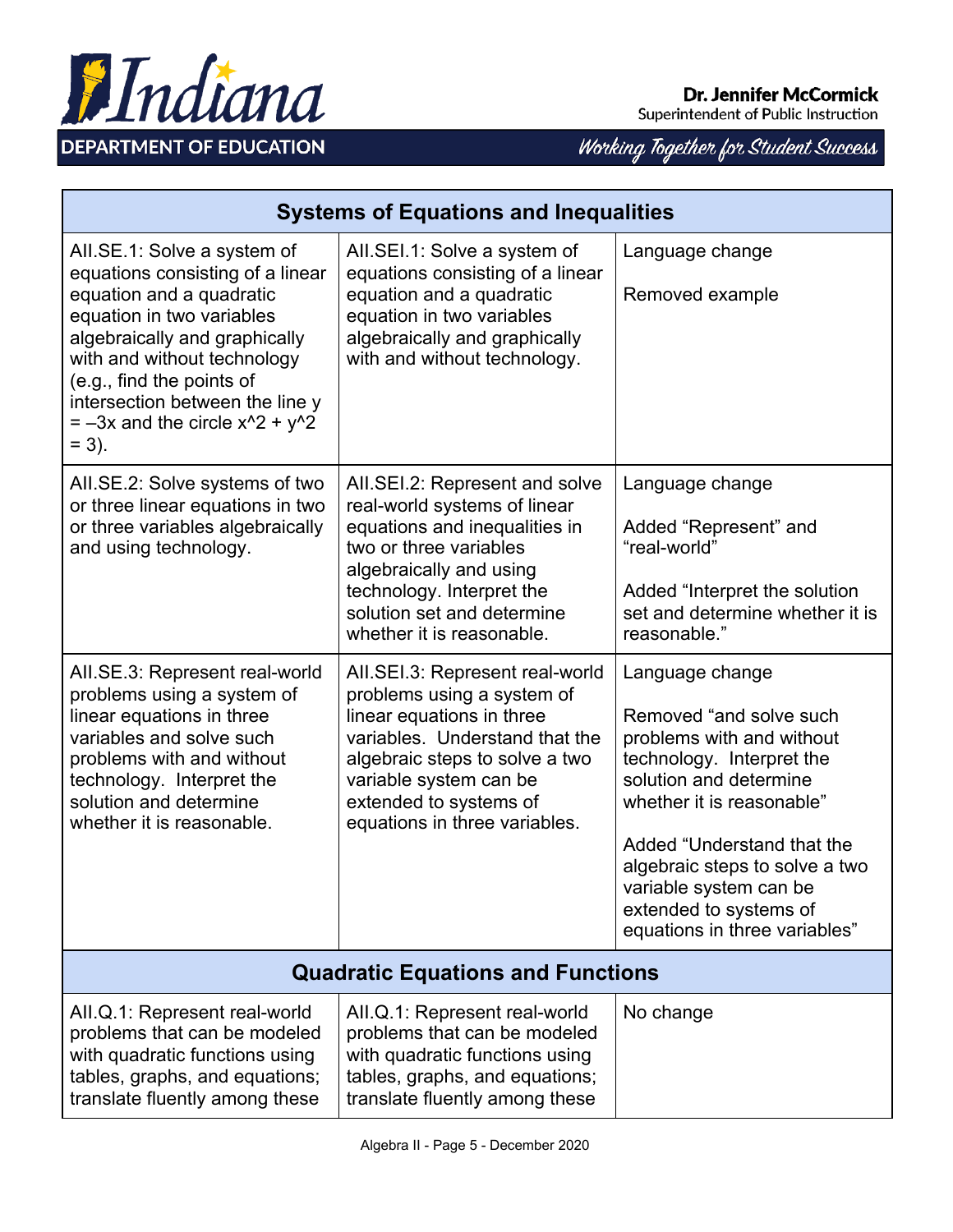



| representations. Solve such<br>problems with and without<br>technology. Interpret the<br>solutions and determine<br>whether they are reasonable.                                                                                                                                                                                                                  | representations. Solve such<br>problems with and without<br>technology. Interpret the<br>solutions and determine<br>whether they are reasonable.                                                                                                                                                                                             |                                                                                                                                                        |
|-------------------------------------------------------------------------------------------------------------------------------------------------------------------------------------------------------------------------------------------------------------------------------------------------------------------------------------------------------------------|----------------------------------------------------------------------------------------------------------------------------------------------------------------------------------------------------------------------------------------------------------------------------------------------------------------------------------------------|--------------------------------------------------------------------------------------------------------------------------------------------------------|
|                                                                                                                                                                                                                                                                                                                                                                   | All.Q.2: Use completing the<br>square to rewrite quadratic<br>functions in vertex form and<br>graph these functions with and<br>without technology.                                                                                                                                                                                          | New standard                                                                                                                                           |
| AII.Q.2: Use completing the<br>square to rewrite quadratic<br>functions into the form $y = a(x)$<br>$+ h$ <sup>2</sup> + k, and graph these<br>functions with and without<br>technology. Identify intercepts,<br>zeros, domain and range, and<br>lines of symmetry. Understand<br>the relationship between<br>completing the square and the<br>quadratic formula. | All.Q.3: Understand that<br>different forms of a quadratic<br>equation can provide different<br>information. Use and translate<br>quadratic functions between<br>standard, vertex, and intercept<br>form to graph and identify key<br>features, including intercepts,<br>vertex, line of symmetry, end<br>behavior, and domain and<br>range. | Indicator change<br>Language change<br>Changed "function" to<br>"equation"<br>Added end behavior<br>Removed last sentence and<br>added to 2020 AI.QE.3 |
| All.Q.3: Use the discriminant to<br>determine the number and type<br>of solutions of a quadratic<br>equation in one variable with<br>real coefficients; find all<br>solutions and write complex<br>solutions in the form of $a \pm bi$<br>for real numbers a and b.                                                                                               | All Q.4: Use the discriminant to<br>determine the number and type<br>of solutions of a quadratic<br>equation. Find all solutions and<br>write complex solutions in the<br>form of $a \pm bi$ for real numbers<br>a and b.                                                                                                                    | Indicator change<br>Language change<br>Removed "in one variable with<br>real coefficients"                                                             |
| <b>Exponential and Logarithmic Equations and Functions</b>                                                                                                                                                                                                                                                                                                        |                                                                                                                                                                                                                                                                                                                                              |                                                                                                                                                        |
| AII.EL.1: Write arithmetic and<br>geometric sequences both<br>recursively and with an explicit<br>formula; use them to model<br>situations and translate<br>between the two forms.                                                                                                                                                                                |                                                                                                                                                                                                                                                                                                                                              | Removed standard<br>Moved to 2020 PC.SS.2<br>No language change                                                                                        |
| AII.EL.2: Graph exponential                                                                                                                                                                                                                                                                                                                                       | AII.EL.1: Graph exponential                                                                                                                                                                                                                                                                                                                  | Indicator change                                                                                                                                       |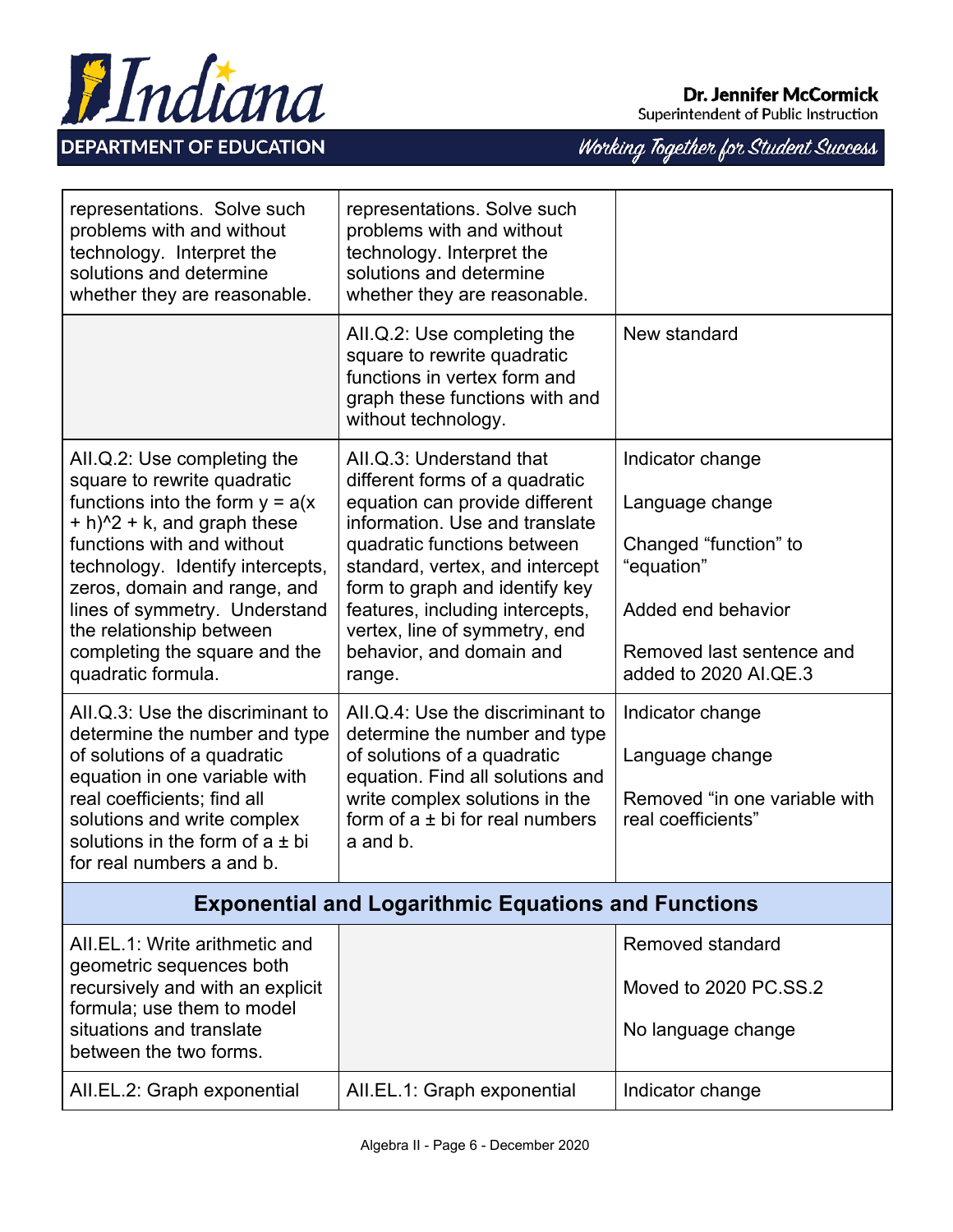

Superintendent of Public Instruction

| functions with and without<br>technology. Identify and<br>describe features, such as<br>intercepts, zeros, domain and<br>range, and asymptotic and end<br>behavior.                                                                                                                                                          | and logarithmic functions with<br>and without technology.<br>Identify and describe key<br>features, such as intercepts,<br>domain and range, asymptotes<br>and end behavior. Know that<br>the inverse of an exponential<br>function is a logarithmic<br>function. | Language change<br>Added logarithmic functions<br>Added "key"<br>Removed zeros<br>Added "Know that the inverse"<br>of an exponential function is a<br>logarithmic function" |
|------------------------------------------------------------------------------------------------------------------------------------------------------------------------------------------------------------------------------------------------------------------------------------------------------------------------------|-------------------------------------------------------------------------------------------------------------------------------------------------------------------------------------------------------------------------------------------------------------------|-----------------------------------------------------------------------------------------------------------------------------------------------------------------------------|
| AII.EL.3: Identify the percent<br>rate of change in exponential<br>functions written as equations,<br>such as $y = (1.02)^{t}$ , $y =$<br>$(0.97)^{4}$ , y = $(1.01)12^{4}$ , y =<br>$(1.2)^{4}/10$ , and classify them as<br>representing exponential<br>growth or decay.                                                   | AII.EL.2: Identify the percent<br>rate of change in exponential<br>functions. Classify them as<br>representing exponential<br>growth or decay.                                                                                                                    | Indicator change<br>Language change<br>Removed examples                                                                                                                     |
| AII.EL.4: Use the properties of<br>exponents to transform<br>expressions for exponential<br>functions (e.g., the expression<br>1.15^t can be rewritten as<br>$(1.15^{\text{A}}1/12)^{\text{A}}2t \approx 1.012^{\text{A}}2t$ to<br>reveal the approximate<br>equivalent monthly interest rate<br>if the annual rate is 15%). | AII.EL.3: Use the properties of<br>exponents to rewrite<br>expressions to describe<br>transformations of exponential<br>functions.                                                                                                                                | Indicator change<br>Language change<br>Changed "transform" to<br>"rewrite"<br>Removed examples                                                                              |
| AII.EL.5: Know that the inverse<br>of an exponential function is a<br>logarithmic function.<br>Represent exponential and<br>logarithmic functions using<br>graphing technology and<br>describe their inverse<br>relationship.                                                                                                |                                                                                                                                                                                                                                                                   | Removed standard                                                                                                                                                            |
| All.EL.6: Use the laws of<br>exponents to derive the laws of                                                                                                                                                                                                                                                                 | AII.EL.4: Use the properties of<br>exponents to derive the                                                                                                                                                                                                        | Indicator change                                                                                                                                                            |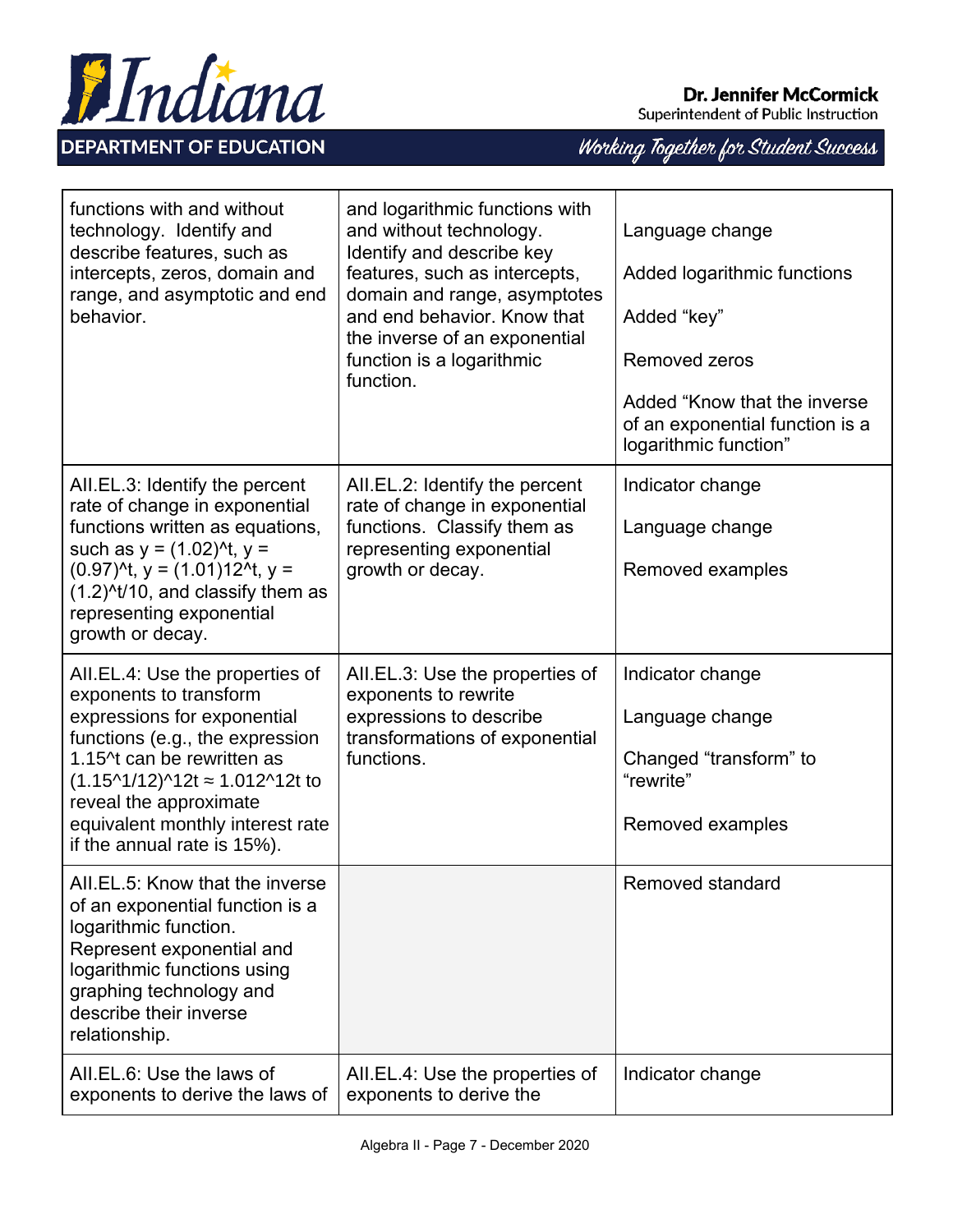

Superintendent of Public Instruction

| logarithms. Use the laws of<br>logarithms and the inverse<br>relationship between<br>exponential functions and<br>logarithms to evaluate<br>expressions and solve<br>equations in one variable.                                          | properties of logarithms.<br>Evaluate exponential and<br>logarithmic expressions.                                                                                                                                    | Language change<br>Changed "laws" to "properties"<br>Removed "Use the laws of<br>logarithms and the inverse<br>relationship between<br>exponential functions and<br>logarithms to evaluate<br>expressions and solve<br>equations in one variable"<br>Added "Evaluate exponential<br>and logarithmic expressions" |
|------------------------------------------------------------------------------------------------------------------------------------------------------------------------------------------------------------------------------------------|----------------------------------------------------------------------------------------------------------------------------------------------------------------------------------------------------------------------|------------------------------------------------------------------------------------------------------------------------------------------------------------------------------------------------------------------------------------------------------------------------------------------------------------------|
|                                                                                                                                                                                                                                          | AII.EL.5: Solve exponential<br>and logarithmic equations in<br>one variable.                                                                                                                                         | New standard                                                                                                                                                                                                                                                                                                     |
| AII.EL.7: Represent real-world<br>problems using exponential<br>equations in one or two<br>variables and solve such<br>problems with and without<br>technology. Interpret the<br>solutions and determine<br>whether they are reasonable. | AII.EL.6: Represent real-world<br>problems using exponential<br>and logarithmic functions and<br>solve such problems with<br>technology. Interpret the<br>solutions and determine<br>whether they are reasonable.    | Indicator change<br>Language change<br>Added logarithmic<br>Removed "without technology"                                                                                                                                                                                                                         |
|                                                                                                                                                                                                                                          | <b>Polynomial, Rational, and Other Equations and Functions</b>                                                                                                                                                       |                                                                                                                                                                                                                                                                                                                  |
| AII.PR.1: Solve real-world and<br>other mathematical problems<br>involving polynomial equations<br>with and without technology.<br>Interpret the solutions and<br>determine whether the<br>solutions are reasonable.                     | AII.PR.1: Solve real-world and<br>other mathematical problems<br>involving polynomial equations<br>with and without technology.<br>Interpret the solutions and<br>determine whether the<br>solutions are reasonable. | No change                                                                                                                                                                                                                                                                                                        |
| AII.PR.2: Graph relations and<br>functions including polynomial,<br>square root, and<br>piecewise-defined functions<br>(including step functions and                                                                                     | All.PR.2: Graph mathematical<br>functions including:<br>a. polynomial functions;<br>b. rational functions;<br>c. square root functions;                                                                              | Formated in list for ease of<br>reading<br>Language change                                                                                                                                                                                                                                                       |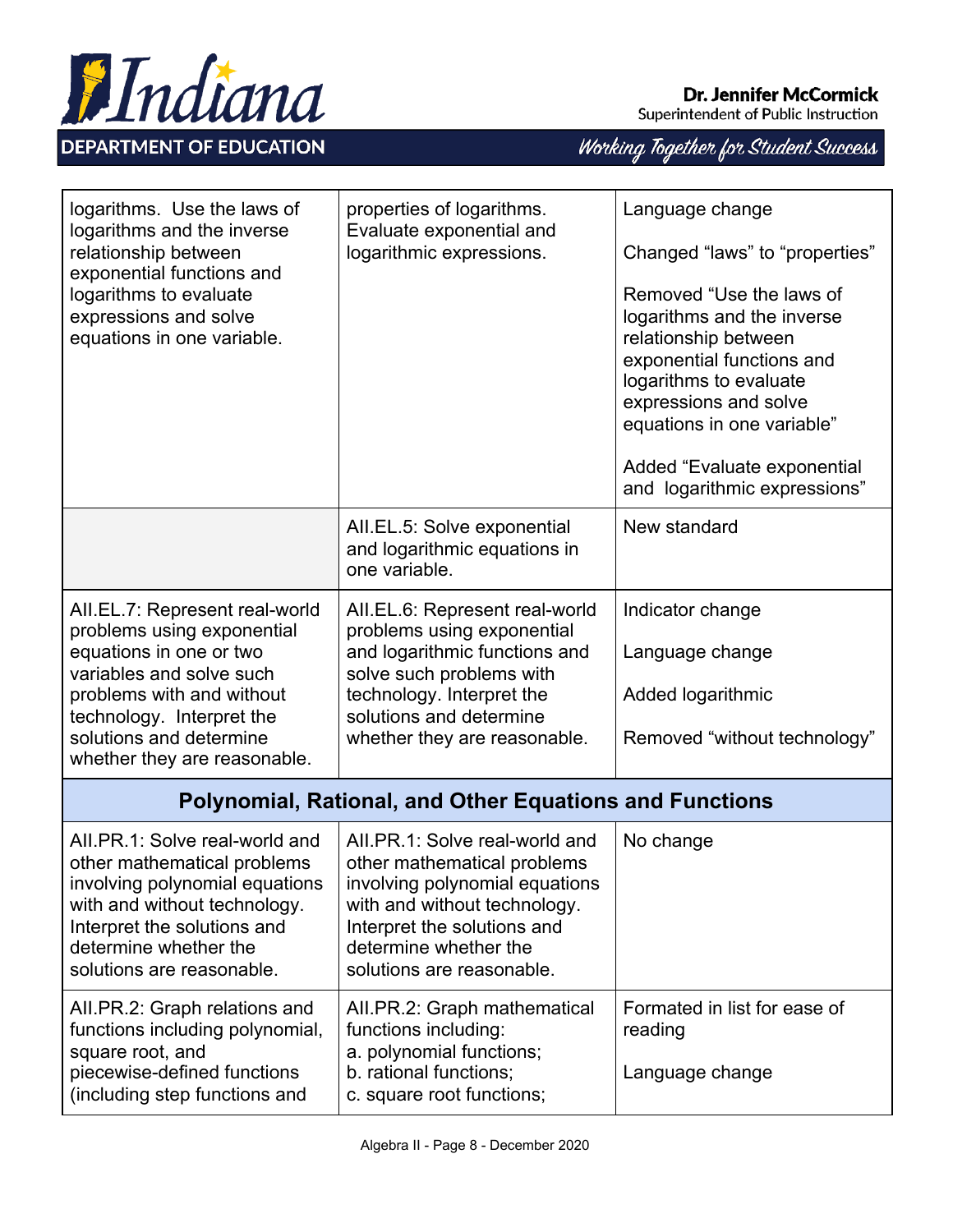

| absolute value functions) with<br>and without technology.<br>Identify and describe features,<br>such as intercepts, zeros,<br>domain and range, end<br>behavior, and lines of<br>symmetry.                                                                                                    | d. absolute value functions;<br>and,<br>e. piecewise-defined functions<br>with technology. Identify and<br>describe features, such as<br>intercepts, domain and range,<br>end behavior, and lines of<br>symmetry. | Changed "relations and<br>functions" to "mathematical<br>functions"<br>Removed "relations" and "step<br>functions"<br>Removed "without technology"<br>Removed zeros |
|-----------------------------------------------------------------------------------------------------------------------------------------------------------------------------------------------------------------------------------------------------------------------------------------------|-------------------------------------------------------------------------------------------------------------------------------------------------------------------------------------------------------------------|---------------------------------------------------------------------------------------------------------------------------------------------------------------------|
| All.PR.3: Solve real-world and<br>other mathematical problems<br>involving rational and radical<br>functions, including direct,<br>inverse, and joint variation.<br>Give examples showing how<br>extraneous solutions may<br>arise.                                                           | AII.PR.3: Solve real-world and<br>other mathematical problems<br>involving radical and rational<br>equations. Give examples<br>showing how extraneous<br>solutions may arise.                                     | Language change<br>Changed functions to<br>equations for correct<br>mathematical language<br>Removed "direct, inverse, and<br>joint variation"                      |
|                                                                                                                                                                                                                                                                                               | All.PR.4: Solve absolute value<br>linear equations and<br>inequalities in one variable.                                                                                                                           | New standard<br>Moved from 2014 AI.L.9<br>Added "and inequalities"                                                                                                  |
|                                                                                                                                                                                                                                                                                               | Data Analysis, Statistics, and Probability                                                                                                                                                                        |                                                                                                                                                                     |
| AII.DSP.1: Make inferences<br>and justify conclusions from<br>sample surveys, experiments,<br>and observational studies.<br>Recognize the purposes of and<br>differences among sample<br>surveys, experiments, and<br>observational studies; explain<br>how randomization relates to<br>each. |                                                                                                                                                                                                                   | <b>Removed Standard</b><br>Moved to 2020 AI.DS.1<br>Language change                                                                                                 |
|                                                                                                                                                                                                                                                                                               | All.DSP.1: Distinguish between<br>random and non-random<br>sampling methods, identify<br>possible sources of bias in                                                                                              | New standard<br>Moved from 2014 AI.DS.1                                                                                                                             |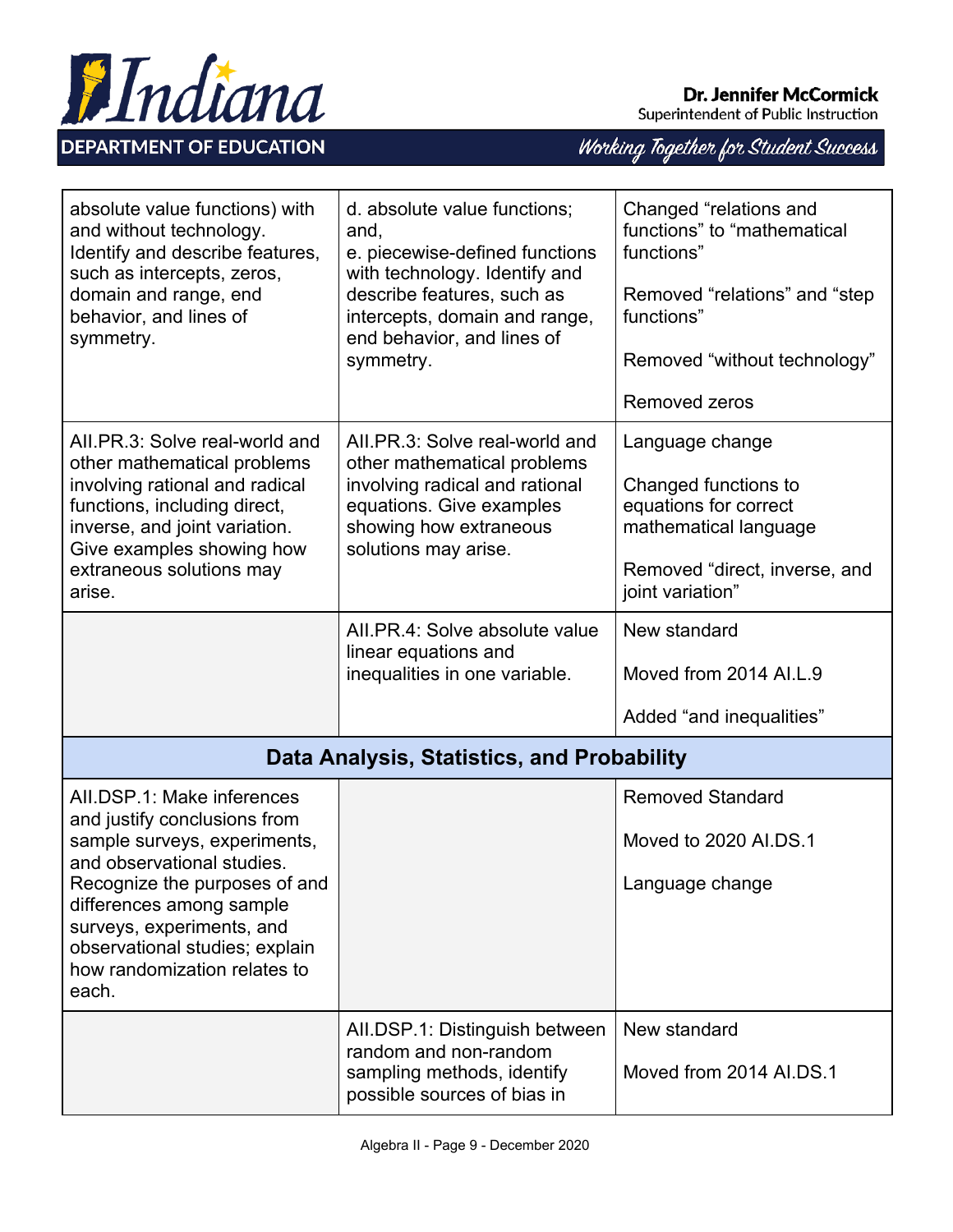

|                                                                                                                                                                                                                                                                                                                                                                             | sampling, describe how such<br>bias can be controlled and<br>reduced, evaluate the<br>characteristics of a good<br>survey and well-designed<br>experiment, design simple<br>experiments or investigations<br>to collect data to answer<br>questions of interest, and make<br>inferences from sample results. | No language change                                                                                                                                                                                                                                                               |
|-----------------------------------------------------------------------------------------------------------------------------------------------------------------------------------------------------------------------------------------------------------------------------------------------------------------------------------------------------------------------------|--------------------------------------------------------------------------------------------------------------------------------------------------------------------------------------------------------------------------------------------------------------------------------------------------------------|----------------------------------------------------------------------------------------------------------------------------------------------------------------------------------------------------------------------------------------------------------------------------------|
| AII.DSP.2: Use technology to<br>find a linear, quadratic, or<br>exponential function that<br>models a relationship for a<br>bivariate data set to make<br>predictions; compute (using<br>technology) and interpret the<br>correlation coefficient.                                                                                                                          | All.DSP.3: Use technology to<br>find a linear, quadratic, or<br>exponential function that<br>models a relationship for a<br>bivariate data set to make<br>predictions; Interpret the<br>correlation coefficient for linear<br>models.                                                                        | Indicator change<br>Language change<br>Remove "compute (using<br>technology)"                                                                                                                                                                                                    |
| AII.DSP.3: Organize, graph<br>(e.g., line plots and box plots),<br>and compare univariate data of<br>two or more different data sets<br>using measures of center<br>(mean and median) and<br>spread (range, inter-quartile<br>range, standard deviation,<br>percentiles, and variance).<br>Understand the effects of<br>outliers on the statistical<br>summary of the data. | AII.DSP.2: Interpret and<br>compare univariate data using<br>measures of center (mean and<br>median) and spread (range,<br>inter-quartile range, standard<br>deviation, and variance).<br>Understand the effects of<br>outliers on the statistical<br>summary of the data.                                   | Indicator change<br>Language change<br>Change "Organize, graph (e.g.,<br>line plots and box plots)" to<br>"Interpret"<br>Removed "of two or more"<br>different data sets"<br>Removed percentiles                                                                                 |
| AII.DSP.4: Record multiple<br>observations (or simulated<br>samples) of random events<br>and construct empirical models<br>of the probability distributions.<br>Construct a theoretical model<br>and apply the law of large<br>numbers to show the<br>relationship between the two<br>models.                                                                               | All.DSP.4: Using the results of<br>a simulation, decide if a<br>specified model is consistent to<br>those results. Construct a<br>theoretical model and apply the<br>law of large numbers to show<br>the relationship between the<br>two models.                                                             | Language change<br>Changed "Record multiple<br>observations (or simulated<br>samples) of random events<br>and construct empirical models<br>of the probability distributions"<br>to "Using the results of a<br>simulation, decide if a specified<br>model is consistent to those |